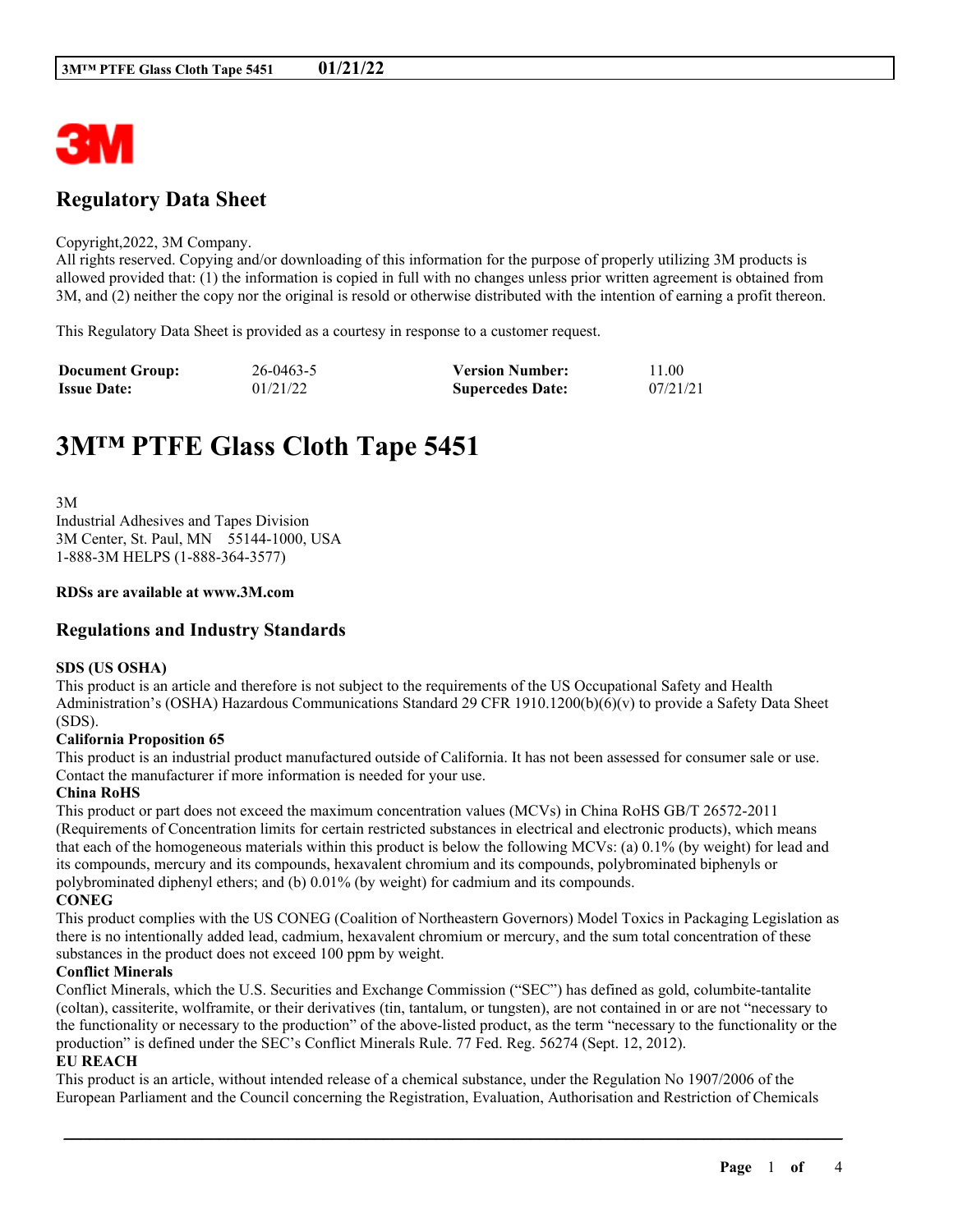(REACH) (refer to REACH, Article 3(3)). It is not a chemical preparation. Therefore, it is not subject to the (pre)-registration or the registration process. It does not require a safety data sheet.

#### **EU REACH**

This product, including any article that the product is composed of, does not contain at greater than 0.1% by weight a Substance of Very High Concern (SVHC) substance identified according to Article 59 of REACH. This declaration reflects the substances on the candidate SVHC list, effective January 2022.

#### **EU RoHS**

This product does not exceed the maximum concentration values (MCVs) set under EU Directive 2011/65/EU (RoHS recast/RoHS 2), as stated in Annex II to that directive. This means that each of the homogenous materials within this product does not exceed the following MCVs: (a) 0.1% (by weight) for lead, mercury, hexavalent chromium, polybrominated biphenyls or polybrominated diphenyl ethers; and (b) 0.01% (by weight) for cadmium.

#### **EU RoHS Phthalates**

This product does not exceed the maximum concentration values (MCVs) for phthalates set under EU Directive 2011/65/EU (RoHS recast/RoHS 2), as amended by EU 2015/863, which applies to finished EEE after July 22, 2019 for Category 1-7, 10- 11 products and after July 22, 2021 for Category 8 and 9 products. This means that each of the homogeneous materials within this product does not exceed the MCV of 0.1% (by weight) for each of the following phthalates: DEHP, BBP, DBP, and DIBP.

#### **Fluorinated Greenhouse Gas**

A Fluorinated Greenhouse Gas (or F-Gas) listed under Annex I and II of Regulation (EU) No 517/2014 of the European Parliament and of the Council of 16 April 2014 is not intentionally added to the product.

### **GADSL**

This product does not intentionally contain a Declarable or Prohibited substance(s) at or above the reportable threshold levels in the Global Automotive Declarable Substance List (GADSL). This declaration reflects the substances on the list as of the date of this certificate. 5451:  $3M$ (tm) PTFE Glass Cloth Tape is available in the public domain of IMDS as a Semi-*Component Module entry with ID 434837525.*

#### **Stockholm Agreement**

This product does not contain Persistent Organic Pollutants (POPs) at or above applicable thresholds per Annexes A, B, and C of the Stockholm Convention, May 2004 and subsequent amendments.

\_\_\_\_\_\_\_\_\_\_\_\_\_\_\_\_\_\_\_\_\_\_\_\_\_\_\_\_\_\_\_\_\_\_\_\_\_\_\_\_\_\_\_\_\_\_\_\_\_\_\_\_\_\_\_\_\_\_\_\_\_\_\_\_\_\_\_\_\_\_\_\_\_\_\_\_\_\_\_\_\_\_\_\_\_\_\_\_\_\_

#### **Sustainability Advantage: Recycled content**

This product does not contain recycled content.

#### **TSCA Section 6**

This product is not known to contain 2,4,6-Tri-tert-butylphenol (CAS 732-26-3).

**TSCA Section 6**

This product is not known to contain Decabromodiphenyl Ether (Deca-BDE) (CAS 1163-19-5).

**TSCA Section 6**

This product is not known to contain Hexachlorobutadiene (HCBD) (CAS 87-68-3).

**TSCA Section 6**

This product is not known to contain Pentachlorothiophenol (PCTP) (CAS 133-49-3).

# **TSCA Section 6**

This product is not known to contain Phenol, isopropylated phosphate (3:1) (PIP (3:1)) (CAS 68937-41-7).

# **Chemicals and/or Compounds of Interest**

**4,4'-Methylenebis(2,6-Diethylaniline) (CAS 13680-35-8)** : Not intentionally added.

**Alkylphenol (AP)** : Not intentionally added. **Alkylphenolethoxylates (APE)** : Not intentionally added. **Antimony and (Sb) Compounds** : Not intentionally added. **Aromatic Amines** : Not intentionally added. **Arsenic and (As) Compounds** : Not intentionally added. **Asbestos** : Not intentionally added. **Azocolorants and Azodyes** : Not intentionally added. **Beryllium and (Be) Compounds** : Not intentionally added. **Bismuth and (Bi) Compounds** : Not intentionally added. **Bisphenol A (BPA) (CAS 80-05-7)** : Not intentionally added. **Butyl Benzyl Phthalate (BBP) (CAS 85-68-7)** : Not intentionally added.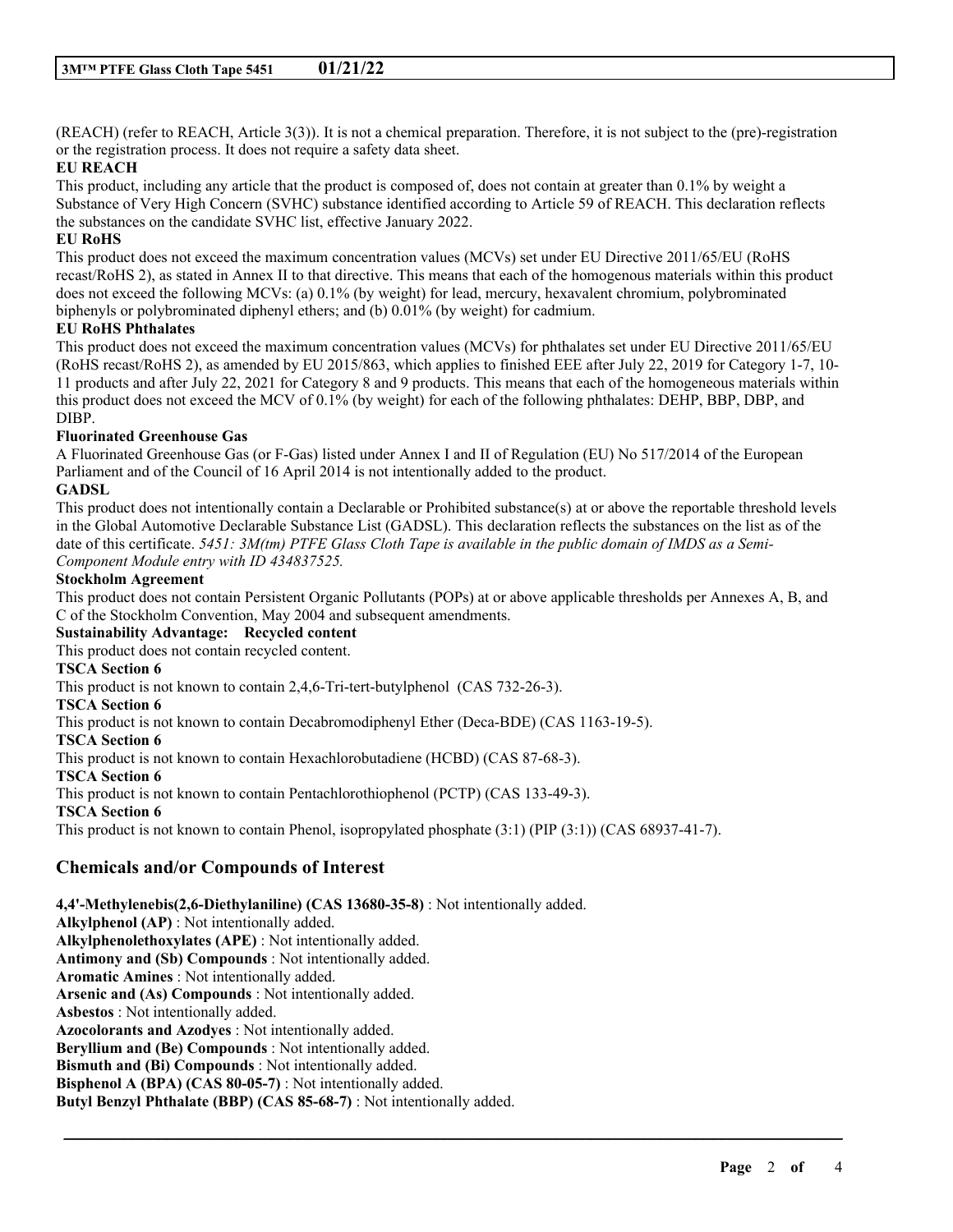**Cadmium and (Cd) Compounds** : Not intentionally added. **Chlorinated Paraffins, Short Chain** : Not intentionally added. **Cobalt and (Co) Compounds** : Not intentionally added. **Crystalline Silica** : Not intentionally added. **Decabromodiphenyl Ether (Deca-BDE) (CAS 1163-19-5)** : Not intentionally added. **Di(2-Ethylhexyl) Phthalate (DEHP) (CAS 117-81-7)** : Not intentionally added. **Dibutyl Phthalate (DBP) (CAS 84-74-2)** : Not intentionally added. **Diisodecyl Phthalate (DIDP)** : Not intentionally added. **Diisononyl Phthalate (DINP)** : Not intentionally added. **Dimethyl Fumarate (DMF) (CAS 624-49-7)** : Not intentionally added. **Dimethylacetamide (CAS 127-19-5)** : Not intentionally added. **Di-n-Octyl Phthalate (DNOP) (CAS 117-84-0)** : Not intentionally added. **Dioxins and Furans** : Not intentionally added. **Flame Retardants (not PBB or PBDE)** : Not intentionally added. **Flavorings** : Not intentionally added. **Formaldehyde (CAS 50-00-0)** : Not intentionally added. **Genetically Modified Organisms (GMOs)** : Not intentionally added. **Gluten** : Not intentionally added. **Halogenated Compounds** : Contains. **Hexavalent Chromium and (Cr+6) Compounds** : Not intentionally added. **Lead and (Pb) Compounds** : Not intentionally added. **Materials of Human or Animal Origin** : Not intentionally added. **Melamine (CAS 108-78-1)** : Not intentionally added. **Mercury and (Hg) Compounds** : Not intentionally added. **Musk Xylene (CAS 81-15-2)** : Not intentionally added. **Nickel and (Ni) Compounds** : Not intentionally added. **Nonylphenol (NP)** : Not intentionally added. **Nonylphenol Ethoxylates (NPE)** : Not intentionally added. **Organochlorine Pesticides** : Not intentionally added. **Organophosphate Pesticides** : Not intentionally added. **Organotin Compounds** : Contains. **Ozone Depleting Chemicals (ODCs)** : Not intentionally added. **Perfluorooctanesulfonic Acid (PFOS) (CAS 1763-23-1)** : Not intentionally added. **Perfluorooctanoic Acid (PFOA) (CAS 335-67-1)** : Not intentionally added. **Phthalates** : Not intentionally added. **Polybrominated Biphenyls (PBB)** : Not intentionally added. **Polybrominated Diphenylethers (PBDE)** : Not intentionally added. **Polychlorinated Biphenyls (PCBs)** : Not intentionally added. **Polychlorinated Naphthalenes (PCNs) (>3 Chlorine Atoms)** : Not intentionally added. **Polycyclic Aromatic Hydrocarbons (PAHs)** : Not intentionally added. **Polyvinyl Chloride (PVC)** : Not intentionally added. **Radioactive Substance** : Not intentionally added. **Selenium and (Se) Compounds** : Not intentionally added. **Tetrabromobisphenol A (TBBA) (CAS 79-94-7)** : Not intentionally added. **Tributyl Tin Compounds** : Not intentionally added. **Triphenyl Tin Compounds** : Not intentionally added.

Disclaimers: The information provided in this document related to material content represents 3M's knowledge and belief, which may be based in whole or in part on information provided by suppliers to 3M. This is intended to answer commonly asked questions about 3M products and is not intended to be a comprehensive listing of all substances that may be of interest or that may be regulated in this or other 3M products, nor is it intended to be a comprehensive summary of any and all regulations that may apply to this product. Where substances are listed, their listing does not infer or constitute a judgment as to their safety, environmental or health impacts. Information is supplied upon the condition that the persons receiving the same will make their own determination as to its suitability for their purposes prior to use. Customers are encouraged to consult with legal and regulatory experts to determine applicable regulations in light of intended use of the product.

Limitation of Remedies and Liability: In the event any Product is proven not to conform with the information in this document, then to the extent permitted by law, 3M's entire liability and Buyer's exclusive remedy, will be at 3M's option either: (i) replacement of Product with a conforming product, or (ii) refund

\_\_\_\_\_\_\_\_\_\_\_\_\_\_\_\_\_\_\_\_\_\_\_\_\_\_\_\_\_\_\_\_\_\_\_\_\_\_\_\_\_\_\_\_\_\_\_\_\_\_\_\_\_\_\_\_\_\_\_\_\_\_\_\_\_\_\_\_\_\_\_\_\_\_\_\_\_\_\_\_\_\_\_\_\_\_\_\_\_\_